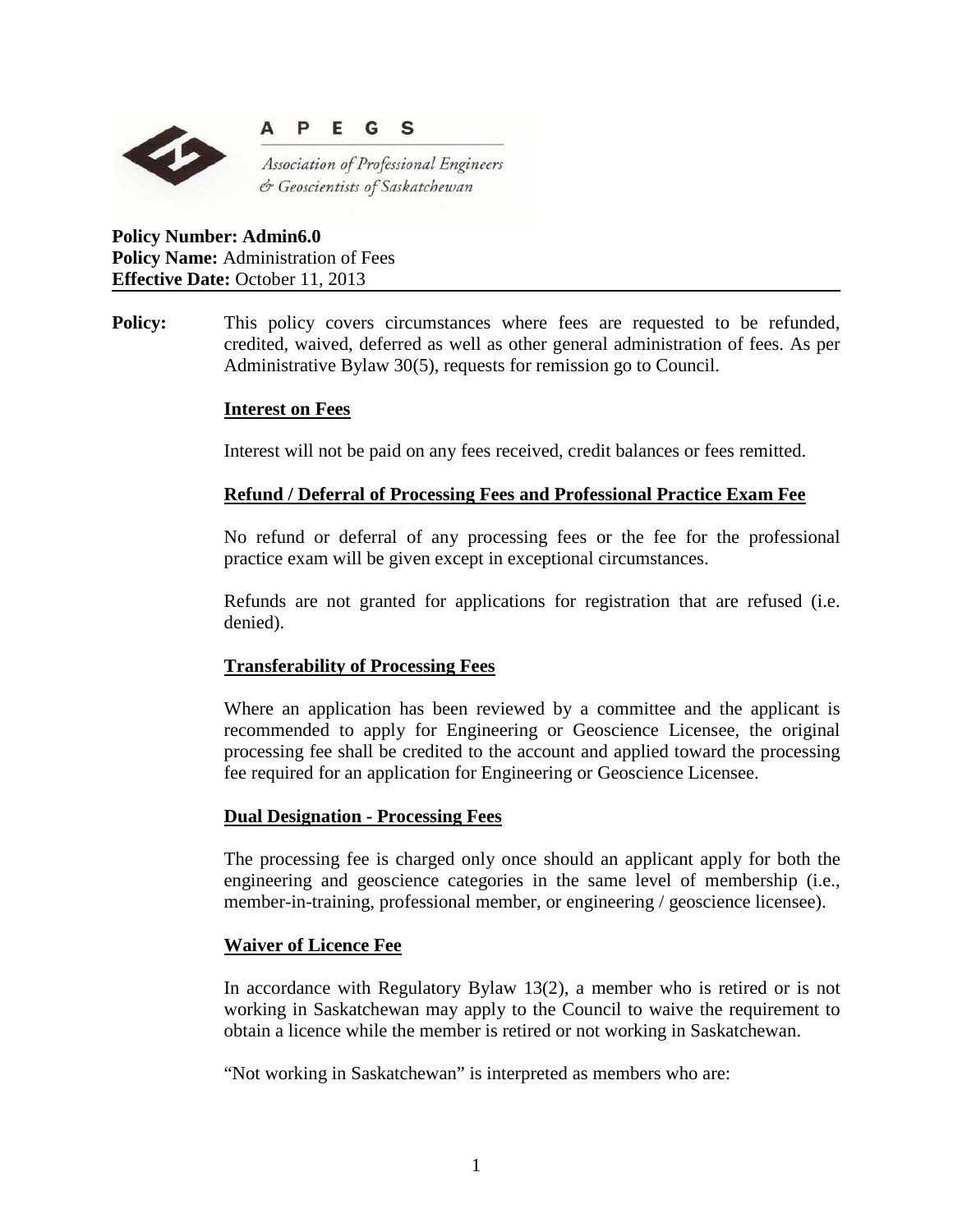- a) not residing in Saskatchewan and not practicing engineering or geoscience in Saskatchewan;
- b) residing in Saskatchewan, not practicing engineering or geoscience in Saskatchewan and unemployed;
- c) pursuing full-time studies at an educational institution and not practicing engineering or geoscience in Saskatchewan;
- d) on maternity/paternity/parental leave;
- e) away from the work force for an extended period of time to raise a family or provide elder care;
- f) retired and not eligible for Life Membership;
- g) on disability leave.

Members who are resident in Saskatchewan, are employed and are registered in Saskatchewan only must pay the annual licence fee regardless of the location of their workplace (i.e., they are not eligible for a licence waiver).

Circumstances not mentioned in this section are not eligible for a licence waiver.

#### **Retro-active Remission of Licence Fee (Licence Waiver)**

All members who qualify for a waiver of the licence fee may be eligible for retroactive remission in circumstances b) to g) above upon written request to Council. Retroactive remission may be granted for the licence fee applicable to the previous calendar year only. (See policy Admin6.1 for circumstances where the Executive Director may approve remission of fees).

Retroactive remission for a waiver of the licence fee will only be considered for durations of three consecutive months or longer. The three consecutive months do not have to occur all in the same calendar year.

#### **Proration of Annual Fees**

Administrative Bylaw 30(3) provides for proration of annual fees when applications are approved.

Members and licensees are not eligible for remission or proration of annual fees upon resignation or being expelled or suspended under a discipline order.

The family, employer or the Executor of the estate of a deceased member or licensee may make a written request to Council for remission of prorated annual fees. The remission shall be granted to the person who paid the annual fees. The remission may be granted for the current and/or previous calendar year only.

# **Refund of Annual Fees for Life Members**